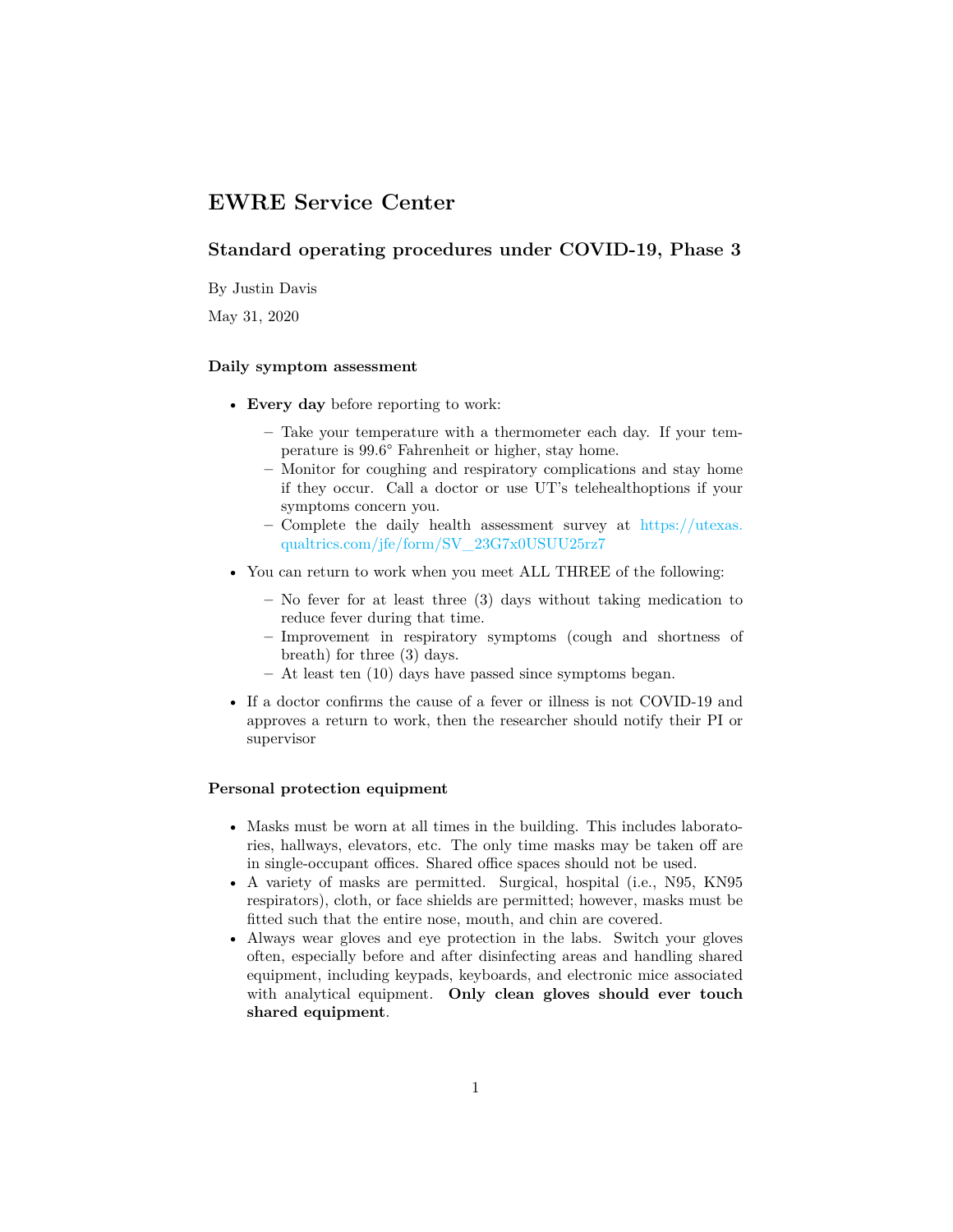• Always wear lab coats in the lab. Every personnel member should have their own designated lab coat: Write your name on the front pocket using a permanent marker. Care should be taken to avoid touching other users' lab coats and safety glasses.

# **Disinfecting equipment**

- Before and after using shared equipment:
	- **–** Wipe down surfaces using 70% ethanol or isopropyl alcohol
	- **–** Make sure you change gloves before and after disinfecting equipment
- Shared equipment includes electronic equipment such as keypads, keyboards, and electronic mice. Also included are millipore water stations and analytical equipment (particularly any user interfaces such as autosamplers)

#### **Lab shifts**

- Phase 3 restricts workforce operations to 30-40%.
- To maintain social distancing, each lab has a designated maximum capacity. Maximum capacities will be posted on the doors for each lab. Never exceed the maximum capacity in a lab.
- Working in shifts can accommodate more researchers and alleviate resource limitations; however, the total numbers of researchers cannot exceed the 30-40% workforce threshold.
- Labs must be closed from 10 p.m. to 6 a.m. to allow facilities time and space to clean and disinfect the building. No shift work or instrument facilities can be used during this time.

#### **Booking instrument time**

- A maximum of two people are allowed in instrument rooms ECJ 8.306 and ECJ 7.224. For the clean room in ECJ 7.216A, only one person is allowed at any one time. To help maintain these capacities, we have instituted the following policies:
	- **–** Each instrument room will have its own calendar.
	- **–** Only two instruments can be booked at any time (even if the user does not plan to be in the room the whole time)
	- **–** When booking time, please indicate the instrument being used as well as your first and last name
- Instruments available in ECJ 8.306

**–** IC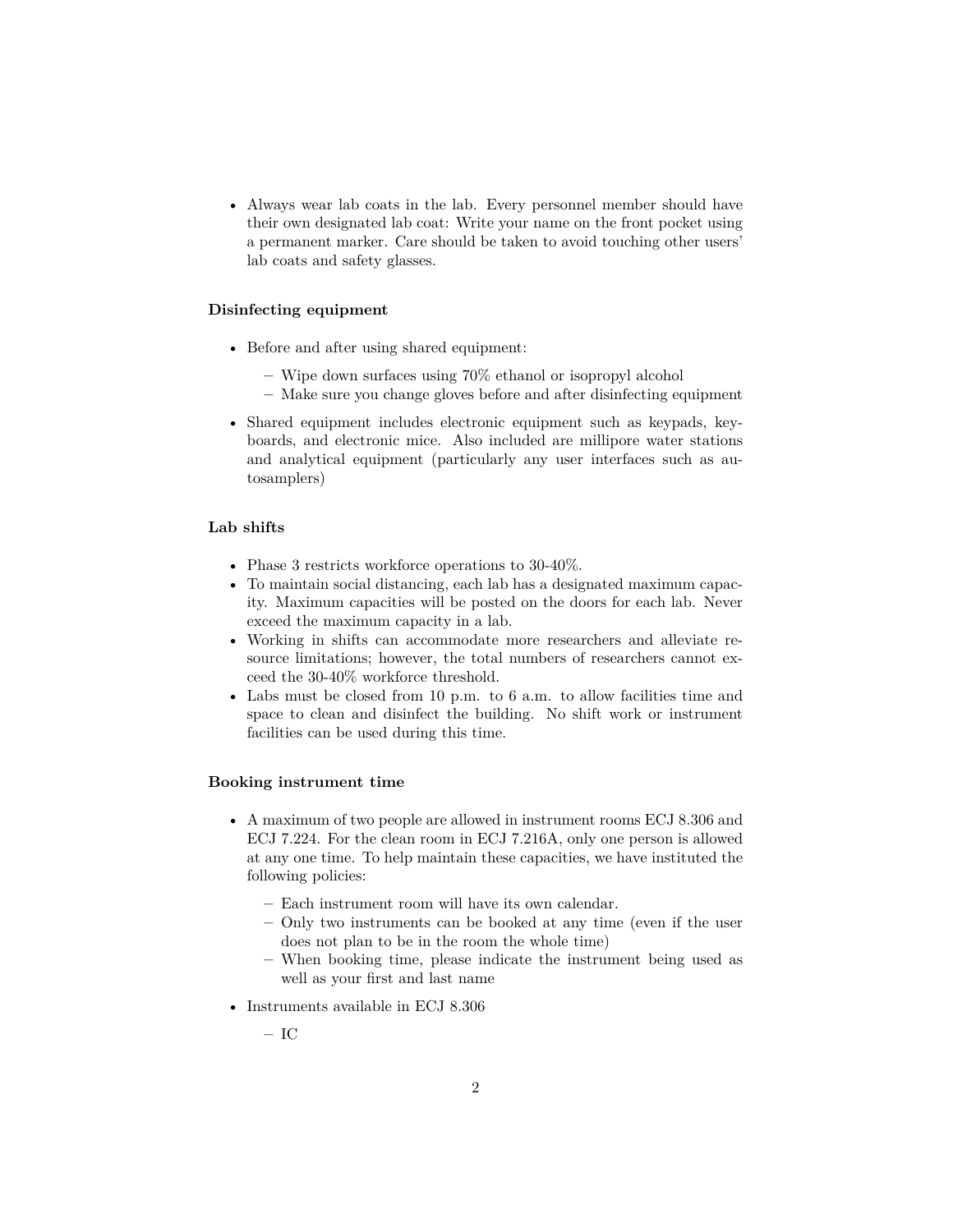- **–** ICP-OES (should be available week of June 08)
- **–** TOC
- **–** UV-Vis
- Instruments available in ECJ 7.224
	- **–** GC-FID/ECD
	- **–** GC-MS (should be available week of June 08)
	- **–** HPLC
	- **–** LC-MS (pending maintenance)
- Instruments available in ECJ 7.216A
	- **–** IC-ICP-MS (email Justin Davis [<jdavis.agua@gmail.com>](mailto:jdavis.agua@gmail.com) if interested)
- Always sign in and out at the door of each instrument room (even if you have scheduled the time using Google Calendar)
- For the millipore station, you do not need to book time in advance. However, please be cautious when entering instrument rooms. At no point should you exceed two people in the room. In the event capacity has been reached and you need millipore water, please coordinate with instrument users from the doorway. A user may step out of the opposite door while the new person gets millipore water, and then swap out again. During this process, it is imperative you maintain social distancing and the appropriate safety measures.
- The plate reader located in ECJ 7.219 will not have an associated calendar. Personnel may attempt to use the plate reader at any time, provided there are no more than two people in ECJ 7.219 and social distancing can be maintained inside the room. If ECJ 7.219 has reached capacity, users should coordinate with existing personnel and either (1) come back at a better time or (2) swap places in the room (making sure to maintain social distancing and safety protocols during the swap)
- The autoclaves in ECJ 7.222 and ECJ 7.216A will not have associated calendars. Users should enter ECJ 7.216A through the Werth or Katz labs, coordinating with any personnel in these rooms to ensure adequate social distancing and safety measures. At no point should the maximum capacity of these rooms be exceeded. The maximum capacity for the Werth and Katz labs are two people. If necessary, you can temporary swap places with lab personnel as long as adqequate social distancing is always maintained.

# **Entering and leaving laboratories**

• Please sign in and out of each lab using the sheet posted to each door. Tracking personnel in each lab will help control any outbreaks, reducing risk to general public and helping to ensure successful reopening. **Please remember to sign the sheets**.